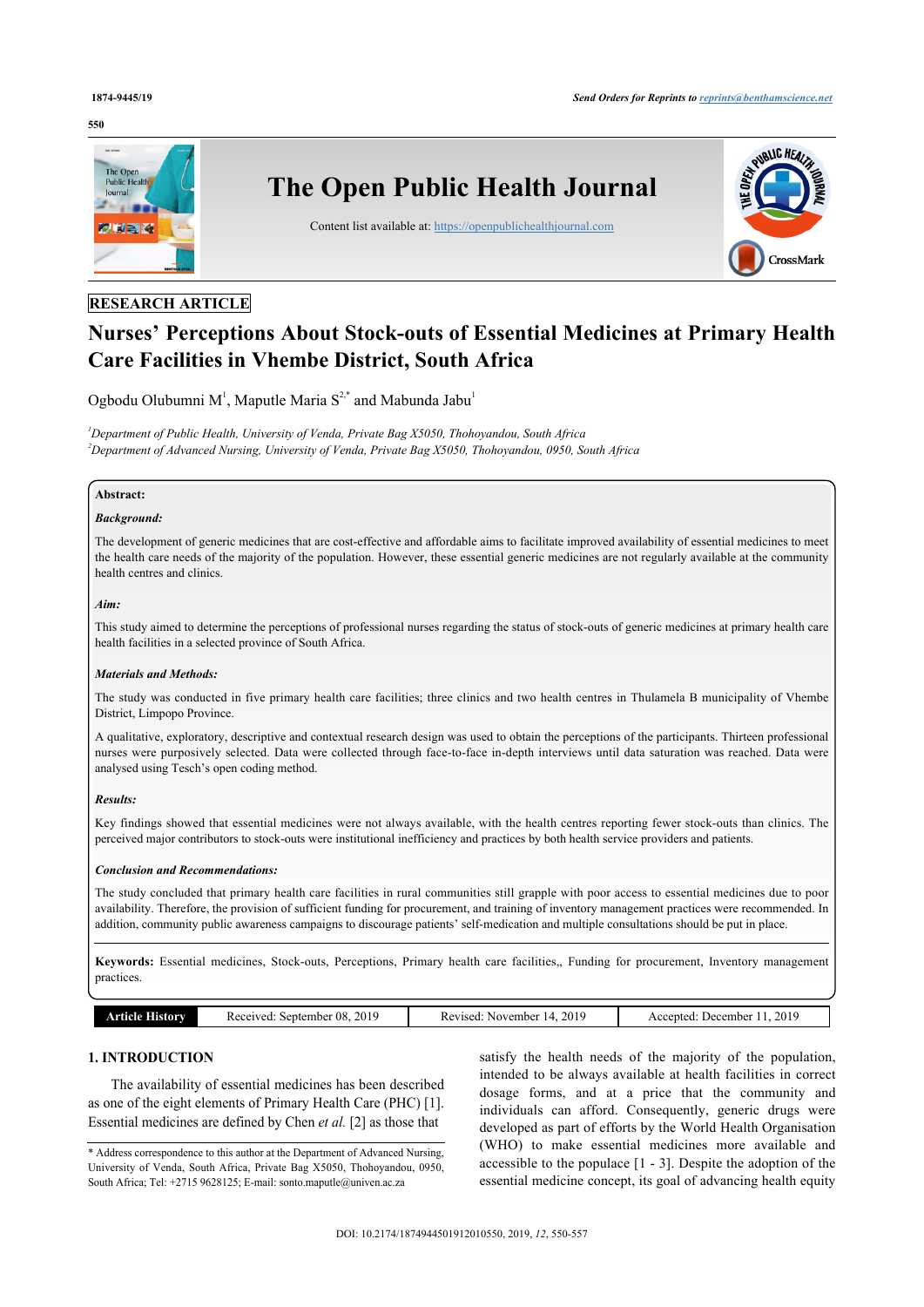by identifying cost-effective drugs for priority conditions is unmet. Quick [\[1\]](#page-6-0) confirmed that in resource-constrained developing countries, poor availability of essential drugs at health facilities is still experienced [\[2](#page-6-1), [3](#page-6-2)]. At primary health care facilities, generic medicines are prescribed. Generic drugs are identical to brand name drugs in dosage form, strength, safety, route of administration, quality, performance characteristics and intended use. Generic medicines are efficacious, cost-effective and affordable, compared to the original brands, to meet the health care needs of the majority of population [[4](#page-6-3), [5](#page-6-4)]. PHC facilities, community health centers and clinics are the first level of contact for individuals, in the community with the national health system, which brings health care as close as possible to where people live and work. These facilities have been established to ensure that citizens receive health services at the local level[[6](#page-6-5)]. Essential medicines are therefore expected to be available all the time at the clinics and health centres, with the lower level of health care institutions being the closest to the people in the community.

The unavailability of essential medicines is a global challenge, as evidenced by different reports from the United States, Europe and China[[2](#page-6-1), [7,](#page-6-6) [8\]](#page-6-7). Recent essential drug surveys by the WHO/HAI in 39 low and low-to-middle income countries found average availability to be and 56% in the private sector Wangu and Osuga [\[9\]](#page-6-8) compared to the 80% drug availability benchmark by WHO[[10](#page-6-9)]. In different African countries such as Nigeria, Mozambique and Uganda, limited availability of some essential generic drugs had been reported. A study conducted in Kenya by the Health Action International Africa revealed that essential medicines are available in only 50% of lower-level health facilities (clinics and health centres) [[11\]](#page-6-10). Several factors including inadequate budgetary allocations for drugs procurement, poor stock control in supply chain processes, poor quality drug formulations not containing the minimum required ingredients for effectiveness, poor value for money, uncoordinated government action and local nonavailability of quality generic drugs have been stated as contributors to drug stock-outs at the PHC facilities by differentauthors [[12,](#page-7-0) [13](#page-7-1)].

In the Republic of South Africa, the health system structure has the primary, secondary and tertiary levels of care [[14\]](#page-7-2).The community health centres and clinics are the lowest tier of the public health system in the District and they are out-patient facilities. The community health centres generally are larger in terms of infrastructure, human and other resources. They are expected to also serve the community clinics in their community. The health centres are open twenty-four hours, unlike the clinics which are open for at least eight hours a day, five days a week. The scope of services rendered by these PHC facilities is immunization, mother and child care services, antenatal and include postnatal care, including family planning, sexually transmitted infections care, treatment of minor ailments and curative services, mental health, treatment of communicable and chronic diseases, oral health, rehabilitative services and provision of essential medicines. The South African government has put in efforts to improve the availability of medicines, patient access to essential medicines and to assist with decongesting public clinics, especially for

patients on chronic medication. Worthy of mention are two pivotal efforts which are the establishment of the Office of Health Standard Compliance and the implementation of the Centralised Chronic Medication Dispensing and Distribution (CCMDD)[[15,](#page-7-3) [16\]](#page-7-4). The Office of Health Standards Compliance initiative is a step to overcome drug stock-outs in all provinces across the nation [\[15](#page-7-3)]. This office is charged with the responsibility of inspecting public health facilities for six basic health standards which are: medicine stock-outs, waiting times, cleanliness, infection control, the attitude of staff, safety and security of staff and patients. This initiative buttresses the reality of drug stock-outs at health facilities across the country. The CCMDD program, on the other hand, is aimed at reducing patient waiting times at health facilities and is currently being implemented in the 11 NHI pilot districts of the country [[16](#page-7-4)]. An expected outcome of the implementation of this program is that chronic stable patients in the public sector will no longer have to travel long distances or wait long hours for their medication.

At the PHC facilities, the end-to-end ordering process of medicine from the medical supplies depot through the hospital pharmacy and lastly to health facilities is presented below, as summarised by the Public Service Commission [\[17](#page-7-5)].

1. The PHC facilities place orders through the District or referral hospitals.

2. The district and referral hospitals submit the consolidated orders, including theirs, to the Medical Supplies Depot (MSD) for processing.

3. The MSD delivers such orders directly to the clinics.

This ordering schedule summarised above has implications for the current study. Despite government efforts and programs in South Africa to ensure consistent essential drug availability at the health facilities, many districts in the RSA have reported that health facilities do not have essential drugs in stock. Survey results from different districts and provinces in the country indicated that drug stock-outs at the health facilities was a perennial challenge especially at the lower level facilities, clinics and health centres[[17](#page-7-5) - [20](#page-7-6)] Since 2014, Vhembe District has been serving as a pilot district for the National Health Insurance (NHI) plan in the RSA as part of phase 1 of the NHI implementation. As a pilot district, the CCMDD program is also implemented at the health facilities to ensure consistent essential generic drug availability as one of health care delivery indices.

#### **1.1. The Purpose of the Study**

This study aimed to determine nurses' perceptions about the status of essential medicine stock-outs at public health care facilities in Vhembe District, South Africa.

# **2. THE STUDY OBJECTIVES**

The study objectives were to explore and describe the perceived factors contributing to stock-outs of essential medicine at primary health care facilities in Thulamela B Municipality, Vhembe District, Limpopo Province. For the purpose of this study, essential medicines referred to the firstline treatment for chronic non-communicable conditions,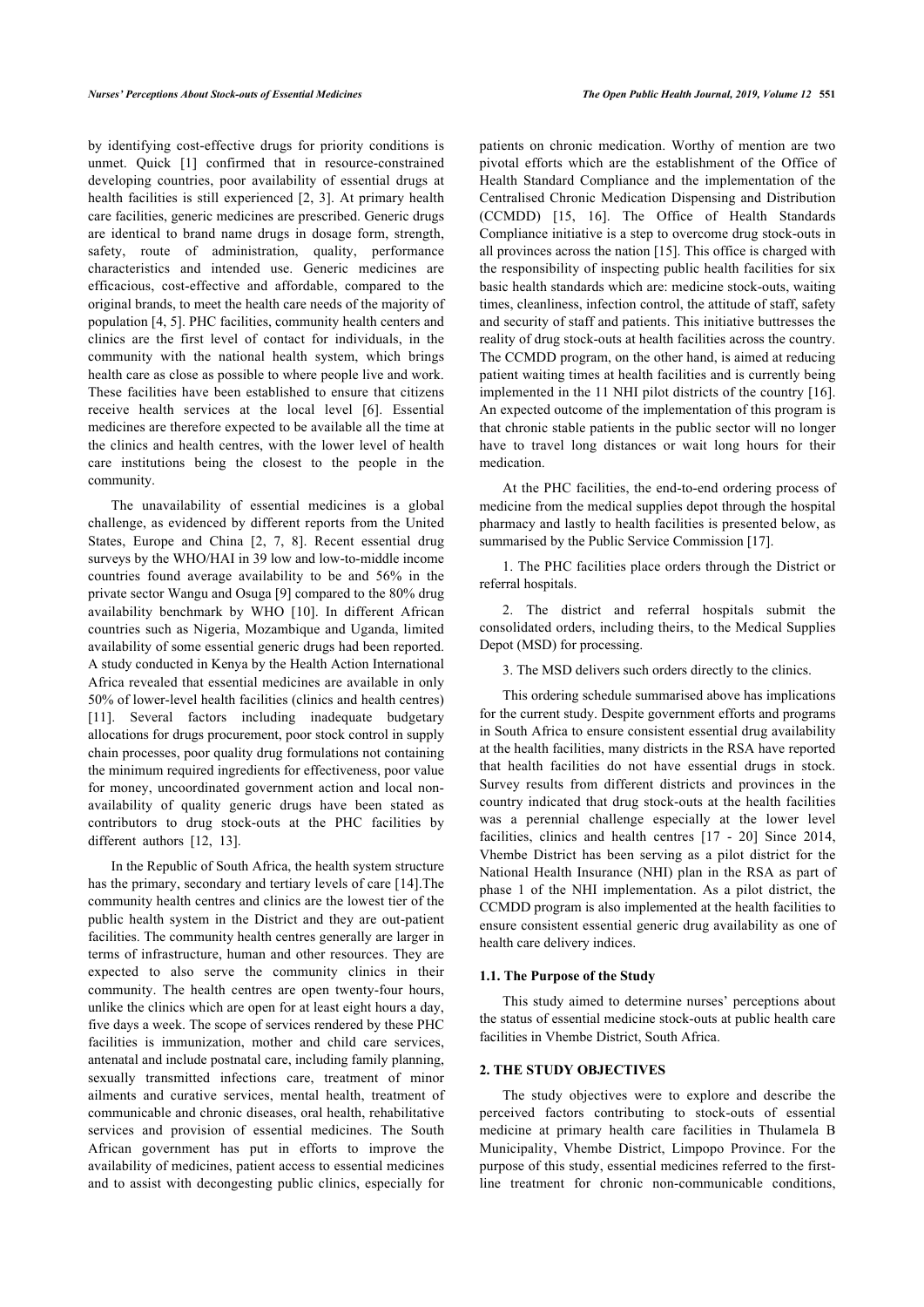communicable disease, human immunodeficiency virus and acquired immune deficiency syndrome (HIV/AIDS) and vaccines.

# **3. METHODOLOGY**

#### **3.1. Study Design**

Based on the purpose of the study, a qualitative, exploratory, descriptive and contextual research design was used in order to allow the participants to share their views and first-hand experiences about the topic [\[21\]](#page-7-7). Participants were interviewed in their natural setting, where the dispensing and ordering activities took place daily [\[21](#page-7-7), [22](#page-7-8)]. This research design adopts a flexible questioning approach that produces quality information as it allows for a deeper understanding of the subject matter until data saturation is reached.

#### **3.2. Study Setting**

The study was carried out in the Thulamela B Municipality which is located in Vhembe District, a large, mainly rural (76%) district, situated at the northern part of the Limpopo Province. Thulamela Municipality is divided into; Thulamela A (Malamulele area), based in the Eastern part of the district and Thulamela B (Thohoyandou area). The focus of this study was Thulamela B Municipality which is further divided into 3 local areas, namely; Sibasa, Shayandima and William Eddie local areas. There are 24 clinics and 2 health centres under Thulamela B municipality and they are provincially owned.

#### **3.3. Target Population and Sample**

The population comprised all professional nurses working at the 26 PHC facilities (24 clinics and 2 community health centres) in the Thulamela Municipality during the period of data collection. Non-probability, purposive and convenience sampling was used to sample PHC facilities and participants from the population. Five PHC facilities were purposively selected based on the three local areas (Sibasa, Shayandima and William Eddie) in Thulamela Municipality B based on the highest and lowest headcount for the month of May - August 2015 (Table **[1](#page-5-0)**). The justification for the use of headcount was based on the assumption that there is a need to verify if PHC facilities with high patient headcount will experience more medicine stock-outs compared to the PHC facilities with a low patient headcount. The 5 selected facilities were 3 clinics and 2 Community Health Centres (CHCs) as highlighted in Table **[1](#page-5-0)**.

At the PHC facilities, due to the scarcity and the absence of sufficient medical doctors, pharmacists and Pharmacy Assistants (PAs), as well as professional nurses carried out the following tasks; consultation, prescription, dispensing and ordering medications for use. Sampling of participants was purposively done. A total of 20 professional nurses from the selected five PHC facilities were envisaged, however, the sample size was 13 as determined by data saturation, where no new information was obtained. Each PHC facility had a minimum of 6 professional nurses; only professional nurses who were on duty during data collection were included in the study. The inclusion criteria were registered professional nurses working at selected PHC facility, consulting and

dispensing medicine and with at least two years of working experience.

# **3.4. Data Collection**

Data were collected over a 10-day period in the month of June 2016. In-depth interviews using a semi-structured guide were conducted by the same interviewer, who was the principal researcher. The interview guide was written in English, with a central opening question and probing questions. The central opening question was - *How would you describe the availability of essential medicines at your primary health care facility?*

The follow-up analysis focussed on essential medicines kept, factors affecting the availability of these essential medicines, duration of stock out, the procedure of ordering of medicines at the facility, any standard ordering procedure and processes of inventory control management carried out in a facility, training on inventory control and medicine management conducted, any supervisory visits from the district hospital and or district office, suggestions to reduce medicine stock-outs and improve consistent availability of essential medicines at the primary health care facility. The interviews were conducted in English and held during lunch in the nurses' lounge and lasted about 30 - 45 minutes per participant. Data saturation was reached at the point when there was no new information provided by the participants during the interview. The interviews were audio-recorded and transcribed by the principal researcher. The project supervisors (MS and JT) who are experienced qualitative researchers checked the transcripts to ascertain the accuracy of data. The duration of work experience ascertained that the participants will be knowledgeable about the phenomena studied.

#### **3.5. Data Analysis**

Tesch's open coding method was used to analyse the data. The interviews were transcribed by the principal researcher and analysis was carried out by selecting one interview transcript at a time, making a list of topics, clustering together similar topics, abbreviating the topics as codes, looking for the most descriptive wording, making the final decision, grouping data belonging together into categories and creating themes while also recoding existing data [\[22](#page-7-8)]. The co-supervisor (JT) served as an independent coder hence she was provided with an organized set of transcribed data to help identify categories, themes and sub-themes. Discussions were held by the researcher and her supervisors to reach a consensus about these. The themes and sub-themes generated from the collected data were analysed and presented in a report (Table 2).

#### **3.6. Trustworthiness**

The criteria for ensuring trustworthiness were observed [[23](#page-7-9)]. Credibility was ensured by prolonged engagement with the participants, by visiting the PHC facilities prior to the conduct of the interviews. The scheduled visits enabled the researchers to become familiar with the participants during the interaction and the interviews. This assisted in building a trusting relationship with the participants. The researchers had contact with the participants during the appointment making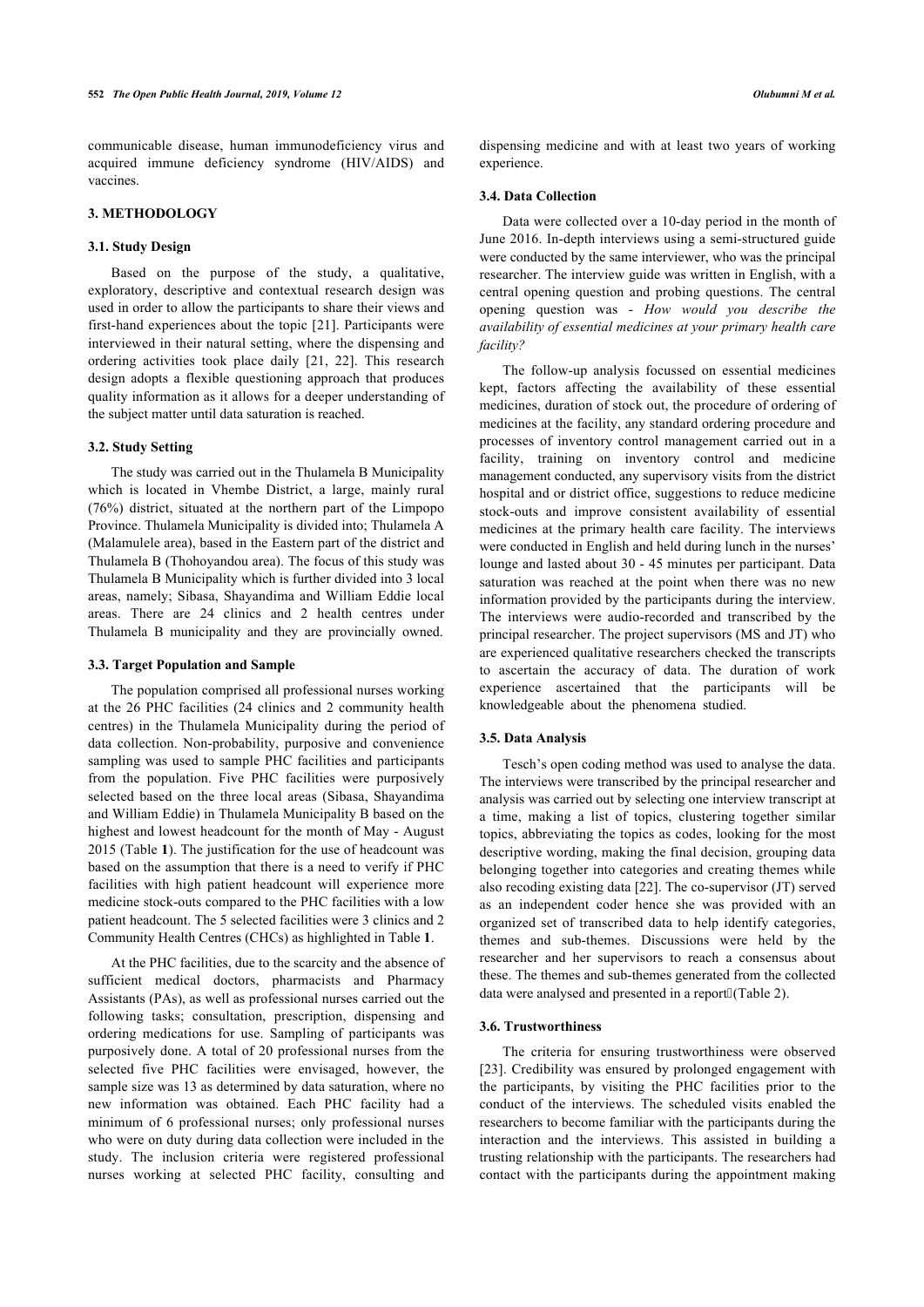session and data collection. Field notes were taken during the interviews to record findings, hence providing a suitable record and a voice recorder was used. Transferability was ensured by the provision of a detailed description of research methodology. Member checking was also conducted by engaging the participants after the interview to confirm the responses provided during the interview, to validate the truth and confirm the results.

# **3.7. Ethical Issues**

The University of Venda Ethics Committee provided the ethical clearance (SHS/16/PH/10/1304) to conduct the study. Permission from the Limpopo Provincial Department of Health (Ref 4/2/2) and approval from the Vhembe District Department of Health (Ref S5/2/5) were obtained. The five (5) facility managers were contacted for permission and to make appointments that facilitated meetings with the participants. The interviewees were informed about the study purpose and objectives stated in an information sheet. Informed consent was obtained in writing from participants after the content of the information sheet was provided prior to conducting interviews. Permission was obtained from the interviewees to use a voice recorder during the interviews. The participants were informed that participation was voluntary and that the confidentiality of their information would be ensured. Numerical codes were used instead of participants' names and alphabets were used for the PHC facilities to ensure confidentiality and anonymity; therefore, the identity of the participants and health facilities were kept confidential.

# **4. RESULTS**

The findings are presented based on emergent themes and sub-themes.

# **4.1. Participants' Socio-demographic Information**

Eight of the participants were from clinics, while the other five were from health centres. The ages of the participants ranged from 29 - 58 years, the median age group was 39 - 48 years (n=6) and the majority of participants were females (92%, n=12). All had a basic professional nursing degree (B.Cur). A third had additional post-basic qualifications (39%, n=5), of which, about a quarter had Post basic Diploma in Health Assessment, Treatment and Care and possessed dispensing certificate which allowed them to prescribe drugs (23%, n=3) while a few had Post-basic Diploma in Education and Administration (15%, n=2) despite holding supervisory positions at work. More than half of the participants had working experience ranging between 10 - 19 years (69%, n=9) while more than three-quarters held supervisory positions at work (85%, n=11).

# **4.2. Theme 1: Status of Medicine Stock-outs**

This theme summarises the participants' experiences on the status and duration of stock-outs and the medicines which were out-of-stock at the time when this research was conducted. Participants described a varying level of medicine stock-outs, experienced at the PHC facilities with the health centres having better availability compared to the clinics.

'Hmmm…this facility is much better than other clinics in having treatments, because the patients are coming from surrounding villages, far away from Vhembe, like Elim, Nzhelele, Vhumbedzi, Mutale areas coming and we question them; they tell us that they visit our facility because there are no treatments in clinics close to them'. (Participant 4, Health centre)

Furthermore, all the participants from the clinics concurred that first-line drugs for chronic ailments like high blood pressure and diabetes were not always available and the stockout period ranged from a few days to several weeks.

> 'Enalapril has been unavailable for 2 weeks now in this clinic and even hydrochlorothiazide tablets in 4 weeks'. (Participant 10, Clinic).

This was supported by another participant from another local area (Shayandima).

> 'We have not had hydrochlorothiazide tablets for 2 months now'. (Participant 2, Clinic)

At the time of conducting this research, the out-of-stock drugs included Hydrochlorothiazide tablets, Enalapril tablets, Rifafour tablets, Metformin tablets, Actrapid injection, BCG vaccine, Hexazim vaccine, antibiotics such as amoxicillin capsules and Gelusil tablets. These are essential drugs for chronic conditions in addition to antibiotics and vaccines.

One of the participants said with emphasis:

'We have not had Metformin tablets for diabetes and hydrochlorothiazide for high blood pressure in this clinic for about four weeks'. (Participant 5, Clinic)

#### **4.3. Theme 2: Structure Related Factors**

Structural factors that relate to procedures within the organizational structure contributing to the unavailability of essential generic drugs at the PHC facilities were described by the participants. They reported activities such as inappropriate selection, insufficient funding and inadequate distribution as contributory factors. The factors ranged from management and administrative concerns, supplier-distribution constraints, institution-based challenges to the shortage of human resources. The comments from the participants are highlighted Structure Related Factors below.

> 'I don't think phasing out of some medicines is a wise decision because they do not involve us, like Gliclazide tablets; we just found that the medicines are no longer available when we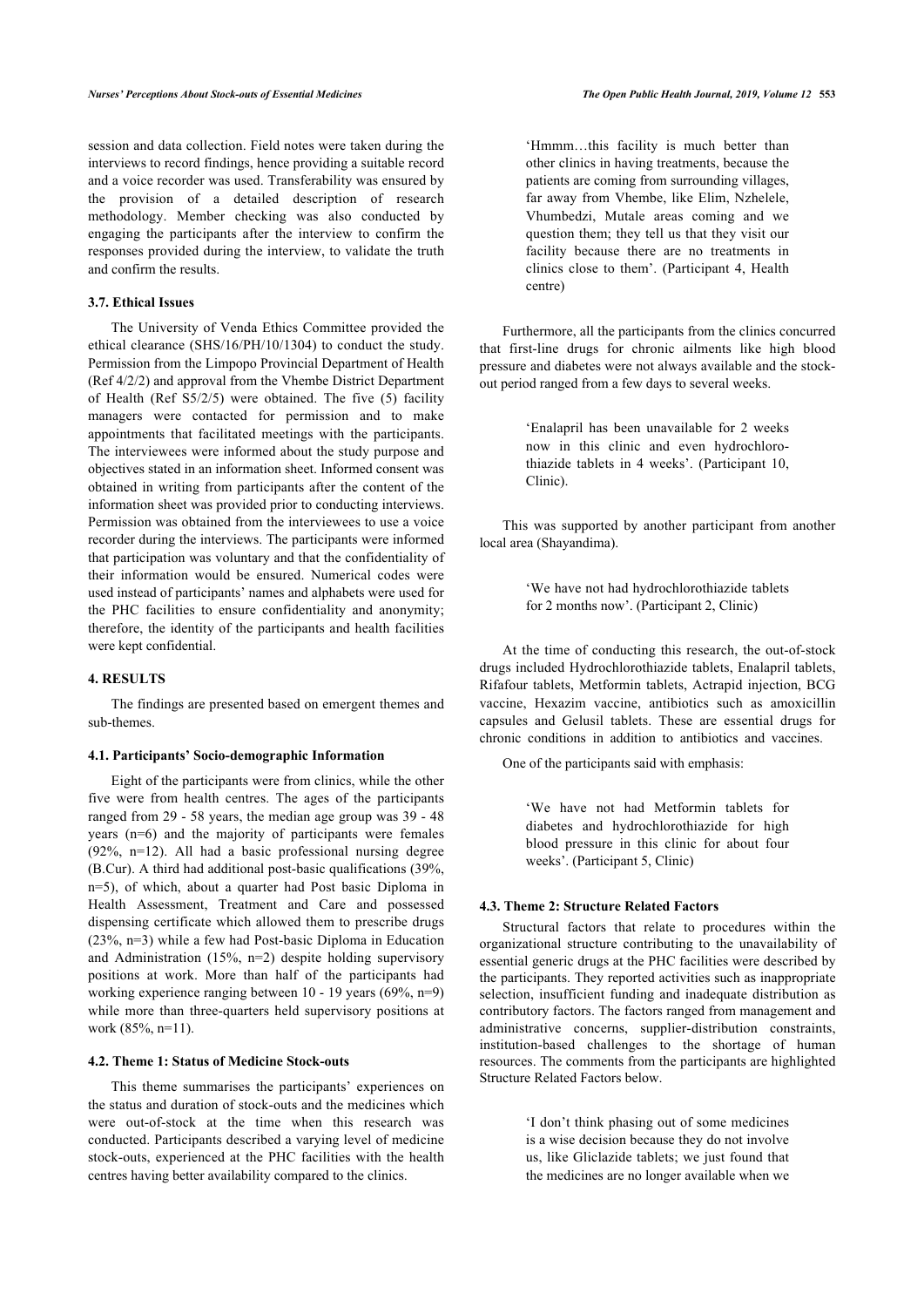ordered from the depot'. (Participant 1, Clinic).

Another participant commented as follows regarding funding:

> 'You see because the financial year starts in April, we are having medicines now because this is June but soon before the end of the year, the medicines will not be there again and you wonder if there is sufficient money for procuring these treatments'. (Participant 11, Clinic)

The distribution and transportation challenges were also highlighted:

> 'I think that the depot does not have enough vehicles to deliver orders on time because the orders take long before they are supplied" (Participant 8, Clinic).

> 'A lack of a dedicated van for each facility affects picking up of orders from the hospital, even when you phone the hospital they tell you that your order is ready but there is no transport to deliver it to your facility'. (Participant 6, Health centre)

Dissatisfaction arising from insufficient number of pharmacy assistants to assist with ordering at the clinics was expressed:

> 'There insufficient manpower contributed to poor ordering of drugs from the medical depot through the district hospital, more-especially because orders are compiled manually at the clinics, eish we suffer a lot. We never order on time'. (Participant 13, Clinic).

Participant further said

"You find that the person ordering is ignorant and not order properly. Some treatments are not in the facility yet the person ordering does not request from the hospital pharmacy in the medicine order form"…Participant 13, Clinic).

# **4.4. Theme 3: Human Related Factors**

Participants mentioned practices by service providers and patients that are contributory to drug stock-outs at the facilities. The practices by service providers mentioned were inadequate training and poor adherence to standard treatment guidelines, poor quantification of orders resulting from the use of estimations instead of standard methods and irrational, inappropriate prescription habits. The clinics reported a lack of

use of standard ordering methods while the health centres used the consumption method because of the presence of permanent pharmacists and PAs, hence reported better availability. The statements about poor dissemination of standard treatment guidelines included;

> 'Like before when we did not know the doses of some antibiotics because there were new guidelines, we turned back the patients saying no treatment but now we know this, after the pharmacist from the hospital came to explain to us' (Participant 12, Clinic)

The lack of the use of standard quantification methods to calculate reorder quantity highlighted:

> 'There is a formula for ordering but I don't know it, we just estimate and sometimes we order too little or overstock' (Participant 2, Clinic)

> 'Ha! We are failing to order on time in this clinic because when you are doing your normal work as a nurse, you still have to order treatment from the hospital pharmacy. We use a medicine order form to request medications from the depot and it can take a long time before the pharmacy assistant comes to collect our order forms'. (Participant 9, Clinic)

On the contributory role of patients, multiple consultations and demand for specific treatments at different health facilities by patients were described by the participants. The participants highlighted that despite the use of clinic booklets, patients register in many clinics and obtain the booklet for each, which enable them to consult and get similar drugs even on the same day from multiple PHC facilities. Clinic booklets are given to everyone who consults at the clinic. It contains personal demographic information.

> 'Some of these patients visit three or four clinics complaining of the same symptoms, using different clinic booklets, you see. These patients are very much cunning'. (Participant 9, Clinic)

The request for specific drugs by patients makes the patients prone to over-use and abuse.

> 'Patients sometimes request specific medicines and this leads to irrational prescribing especially the magogos (old ladies). They tell you that Brufen works well for the pain in their leg. We have to explain the side effects to them especially for ulcer and asthmatic patients before we give to them if they insist'. (Participant 2, Clinic).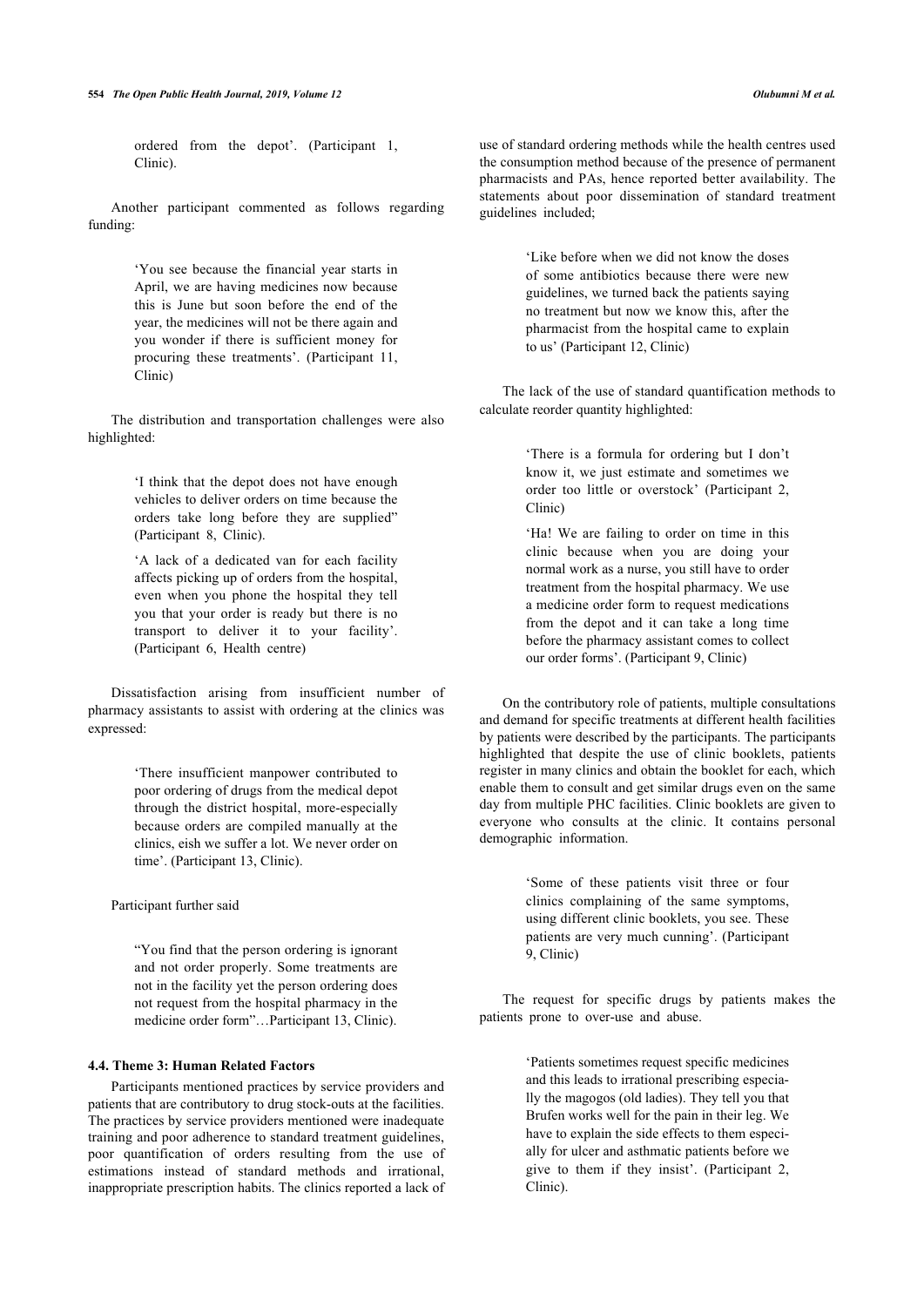| S/N | Sibasa Local Area            |         | PHC Headcount Shayandima Local Area PHC Headcount |        | William Eddie Local Area     | <b>PHC</b> Headcount |
|-----|------------------------------|---------|---------------------------------------------------|--------|------------------------------|----------------------|
|     | Dzingahe Clinic              | 8.749   | Dzwerani Clinic                                   | 10.401 | Damani Clinic                | 5,122                |
|     | Fondwe Clinic                | 8,192   | Lwamondo Clinic                                   | 13,439 | Gondeni Clinic               | 5,814                |
|     | Muragoni Clinic              | 3,301   | Magwedzha Clinic                                  | 8,399  | Makonde Clinic               | 10,759               |
| 4   | Pfanani Clinic               | 9,635   | Muledale Clinic                                   | 12,525 | Mukula Clinic                | 8,627                |
|     | Phiphidi Clinic              | 10,690  | <b>Mulenze Clinic</b>                             | 6.791  | Sterkstroom Clinic           | 10,824               |
| 6   | Sibasa Clinic                | 17,688  | Shayandima Clinic                                 | 14,521 | Thondotshivase Clinic        | 9,277                |
|     | Tshififi Clinic              | 7.120   | Tshisaulu Clinic                                  | 12,030 | Tshiombo Clinic              | 8.034                |
| 8   | Mbilwi Clinic                | 4.928   | Tswinga Clinic                                    | 9,932  | Vhufuli Tshitereke Clinic    | 10,167               |
| 9   | Thohovandou Health<br>Centre | 31, 374 |                                                   |        | William Eddie Health Centrel | 11,058               |
|     |                              |         |                                                   |        |                              |                      |

#### <span id="page-5-0"></span>**Table 1. PHC facilities headcount in Thulamela B Municipality.**

**Table 2. Themes and sub-themes as nurses' perceptions about stock-outs of essential medicines.**

| <b>Themes</b>                     | <b>Sub-themes</b>                                                                                                                                                       |
|-----------------------------------|-------------------------------------------------------------------------------------------------------------------------------------------------------------------------|
| 1. Status of medicines stock-outs | 1.1 Health centre versus clinics<br>1.2 Duration of stock-outs<br>1.3 Medicines with frequent stock-outs                                                                |
| 2. Structure related factors      | 2.1 Management and administrative concerns<br>2.2 Supplier - distribution constraints<br>2.3 Institution-based challenges<br>2.4 Shortage of human resources for health |
| 3. Human related factors          | 3.1 Service-providers related<br>3.2 Patient-related                                                                                                                    |

#### **5. DISCUSSION**

# **5.1. Status of Medicine Stock-out**

The study findings revealed that medicine stock-outs remained a challenge in the municipality even though the clinics experience more stock-outs than the health centres. This was consistent with study findings from some African countries which revealed that lower units of health care facilities are associated with higher levels of stock-out rates compared to the higher units [\[24](#page-7-10) - [27\]](#page-7-11). Lower health facilities, closest to the people, ought not to have essential medicine shortages. The current research findings show that the stockout duration is in the range of 5 - 150 days and this validates previous survey results from developing nations [\[9](#page-6-8), [26,](#page-7-12) [28\]](#page-7-13). The protracted stock-out duration worsened patients' conditions and facilitated achieving health for all, a mirage. On the other hand, poor availability of essential generic drugs for chronic conditions such as diabetes and hypertension and child health at PHC facilities remains a great challenge for developing nations despite the increasing burden of chronic diseases in these regions[[9,](#page-6-8) [28,](#page-7-13) [29](#page-7-14)]. South Africa was not exempted from essential medicine shortages at the PHC facilities as revealed by this research and other research projects [[18](#page-7-15) - [20\]](#page-7-6). Additionally, however this research results served as an indicator of the readiness of the Thulamela B District for the NHI rollout.

# **5.2. Structure Related Factors**

The availability of drugs at health facilities was guided through clearly outlined four processes: selection, procurement, distribution and usage of medicine in addition to management

support which are inter-related in a cycle known as drug management cycle [\[30](#page-7-16)]. These processes formed the core of structural factors revealed by this study. This study showed that insufficient funding, inappropriate drug selection due to insufficient consultation with professional nurses, inadequate distribution and shortage of pharmacy assistants were contributors to drug stock-outs at the health facilities. Selection, funding, procurement and distribution are domiciled within government structures to ensure consistent availability. In congruence, different authors point out that uncoordinated government actions played a dominant role in the continued drug stock-outs experienced at the PHC facilities [\[2,](#page-6-1) [9](#page-6-8), [30](#page-7-16)]. Human resources have been enumerated as a key performance driver within public health supply chains [[31](#page-7-17), [32](#page-7-18)]. Due to the substantial human resources crisis facing the health sector in South Africa, the primary health care system is mainly nursedriven [\[33](#page-7-7)]. This study established that the presence of a pharmacist and pharmacy assistant at the health centres results in reduced stock-out rates.

#### **5.3. Human Related Factors**

Adequate training and supervision are drivers of an effective and efficient health system[[30](#page-7-16)]. Service provider practices revealed by this study were a consequence of inadequate training on STGs, poor quantification methods and inept stock control at the clinics, akin to these findings are reports Nigeria and Uganda [[13,](#page-7-1) [24](#page-7-10)]. The poor dosing practices shown by this study were not unlikely due to the fact that most of the professional nurses did not possess a dispensing certificate approved by the South African Pharmaceutical Council. Supervisor-related factors included the dissemination of new treatment guidelines without organising workshops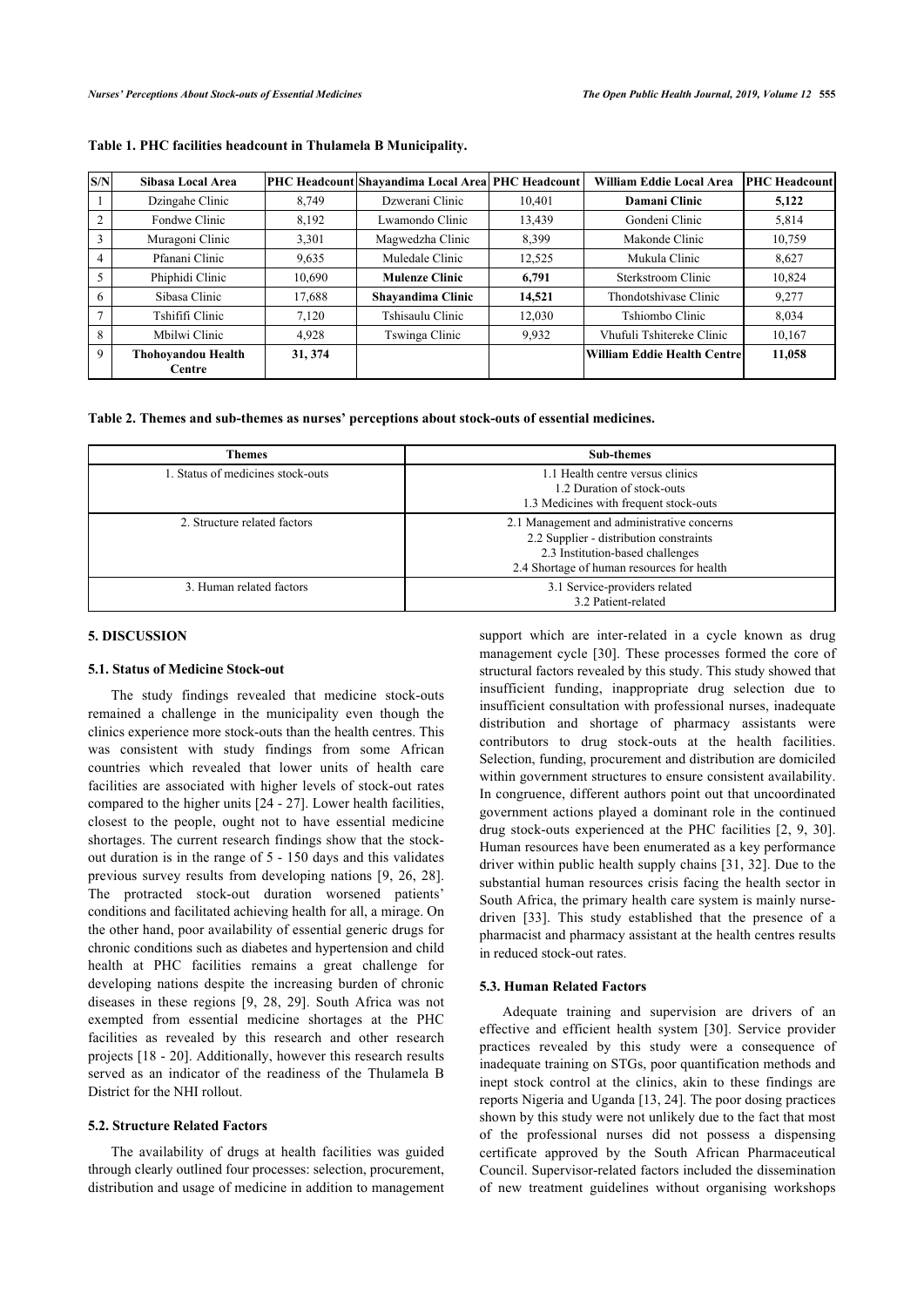prior to the dissemination, contributing to irrational prescribing by the professional nurses.

Patients in developing countries generally are found not to use drugs appropriately and the tools for promoting the appropriate use of medicines are weak in such countries [[34\]](#page-7-19). This study finding of irrational use of essential drugs by patients was evidenced by "drug shopping" and multiple consultations from one clinic to another. This undoubtedly affected the goal of ensuring the consistent availability of drugs at the PHC facilities. Various studies support these results, stating that patients' shop around, multiple consultations at different clinics and indulge in self-medication [[18](#page-7-15) - [20,](#page-7-6) [35](#page-7-20)] The misuse of drugs by patients are attributable to ignorance, lack of knowledge or insufficient information about the dangers of inappropriate use of prescribed drugs.

# **5.4. Limitation**

The PHC facilities where the study was conducted were situated in rural areas; therefore the findings cannot be generalized to the entire Limpopo Province. However, a detailed description of the study was given, which gives the readers a choice to know about the generalizability of the study findings.

# **CONCLUSION**

<span id="page-6-1"></span><span id="page-6-0"></span>The study concluded that the nurses perceive that contributory factors to medicine stock-outs at the PHCs were broadly classed into two categories, namely; structural and human performance-related factors. The structural factors included, though not limited to the reliance on a cascade from depot to hospital to PHC facilities and reliance on nurses for dispensing medicines as opposed to dedicated pharmaceutical personnel, poor inventory control practices, inadequate transportation and multiple consultations by patients contributed to stock-outs at the facilities.

# <span id="page-6-3"></span><span id="page-6-2"></span>**RECOMMENDATIONS**

<span id="page-6-5"></span><span id="page-6-4"></span>The shortage of medicine at the primary level of care remains a key determinant factor of health care services utilization and services uptaken by the community. An intervention of improved transportation and supply chain strengthening, with training on standard quantification methods for professional nurses to conduct better drug forecasting is recommended. Additionally, community awareness campaigns on the proper use of drugs and dangers of medication overuse are recommended.

<span id="page-6-8"></span><span id="page-6-7"></span><span id="page-6-6"></span>Further quantitative study on the assessment of medicine availability in the Vhembe District is recommended as there are few reports of medicine shortage in this district; most stock-out reports from Limpopo Province are from Mopani **District** 

# <span id="page-6-9"></span>**ETHICS APPROVAL AND CONSENT TO PARTI-CIPATE**

<span id="page-6-10"></span>The University of the Venda Ethics Committee provided the ethical clearance (SHS/16/PH/10/1304) to conduct the study. Permission from the Limpopo Provincial Department of Health (Ref 4/2/2) and approval from the Vhembe District Department of Health (Ref S5/2/5) were obtained.

#### **HUMAN AND ANIMAL RIGHTS**

Not applicable.

#### **CONSENT FOR PUBLICATION**

Informed consent was obtained from all the participants prior to data collection.

# **AVAILABILITY OF DATA AND MATERIALS**

The data supporting the findings of this research are available within the article.

#### **FUNDING**

The study is funded by the University of Venda (SHS/16/PH/10/1304).

# **CONFLICT OF INTEREST**

The authors declare that there are no conflicts of interest, financial or otherwise.

# **ACKNOWLEDGEMENTS**

Declared none.

# **REFERENCES**

- [1] Quick JD. Essential medicines twenty-five years on: closing the access gap. Health Policy Plan 2003; 18(1): 1-3. [\[http://dx.doi.org/10.1093/heapol/18.1.1\]](http://dx.doi.org/10.1093/heapol/18.1.1) [PMID: [12582103](http://www.ncbi.nlm.nih.gov/pubmed/12582103)]
- [2] Chen W, Tang S, Sun J, Ross-Degnan D, Wagner AK. Availability and use of essential medicines in China: manufacturing, supply, and prescribing in Shandong and Gansu provinces. BMC Health Serv Res 2010; 10: 211.<http://www.biomedcentral.com/1472-6963/10/211> [\[http://dx.doi.org/10.1186/1472-6963-10-211\]](http://dx.doi.org/10.1186/1472-6963-10-211) [PMID: [20637116\]](http://www.ncbi.nlm.nih.gov/pubmed/20637116)
- [3] Elamin EI, Ibrahim MIM, Yousif MAE. Availability of essential medicines in Sudan. Sudan J Public Health 2010; 5(1): 18-24.
- [4] Hall JJ, Taylor R. Health for all beyond 2000: the demise of the Alma-Ata Declaration and primary health care in developing countries. Med J Aust 2003; 178(1): 17-20. [\[http://dx.doi.org/10.5694/j.1326-5377.2003.tb05033.x](http://dx.doi.org/10.5694/j.1326-5377.2003.tb05033.x)] [PMID:

[12492384\]](http://www.ncbi.nlm.nih.gov/pubmed/12492384) [5] World Health Organization. The World Medicines Situation.

Medicines prices, Availabilty and Affordability. 2011 Available from: .

[http://www.who.int/medicines/areas/policy/world\\_medicines\\_situation](http://www.who.int/medicines/areas/policy/world_medicines_situation/wms_ch6_wPricing_v6.pdf) [/wms\\_ch6\\_wPricing\\_v6.pdf](http://www.who.int/medicines/areas/policy/world_medicines_situation/wms_ch6_wPricing_v6.pdf)

- [6] Public Service Commission. A Citizen Satisfaction Survey Report. Johannesburg: Government Printers 2010.
- [7] Gray A, Manasse HR Jr. Shortages of medicines: A complex global challenge. Bull World Health Organ 2012; 90(3): 158-158A. [\[http://dx.doi.org/10.2471/BLT.11.101303](http://dx.doi.org/10.2471/BLT.11.101303)] [PMID: [22461706\]](http://www.ncbi.nlm.nih.gov/pubmed/22461706)
- [8] Summit Report on Medicines Shortage International Federation of Pharmacists 2013 report Toronto: Canada Available from: [https://fip.org/files/fip/publications/FIP\\_Summit\\_on\\_Medicines\\_Short](https://fip.org/files/fip/publications/FIP_Summit_on_Medicines_Shortage) [age](https://fip.org/files/fip/publications/FIP_Summit_on_Medicines_Shortage)
- [9] Wangu MM, Osuga BO. Availability of essential medicines in public hospitals: A study of selected public hospitals in Nakuru County, Kenya. Afr J Pharm Pharmacol 2014; 8(17): 438-42.<http://ww.academinjournals.org/AJPP> [\[http://dx.doi.org/10.5897/AJPP2014.4000\]](http://dx.doi.org/10.5897/AJPP2014.4000)
- [10] Cameron A, Roubos I, Ewen M, Mantel-Teeuwisse AK, Leufkens HG, Laing RO. Differences in the availability of medicines for chronic and acute conditions in the public and private sectors of developing countries. Bull World Health Organ 2011; 89(6): 412-21. [\[http://dx.doi.org/10.2471/BLT.10.084327](http://dx.doi.org/10.2471/BLT.10.084327)] [PMID: [21673857\]](http://www.ncbi.nlm.nih.gov/pubmed/21673857)
- [11] World Health Organization. Kenya Pharmaceutical Country Profile. Nairobi: Ministry of Medical Services 2010.